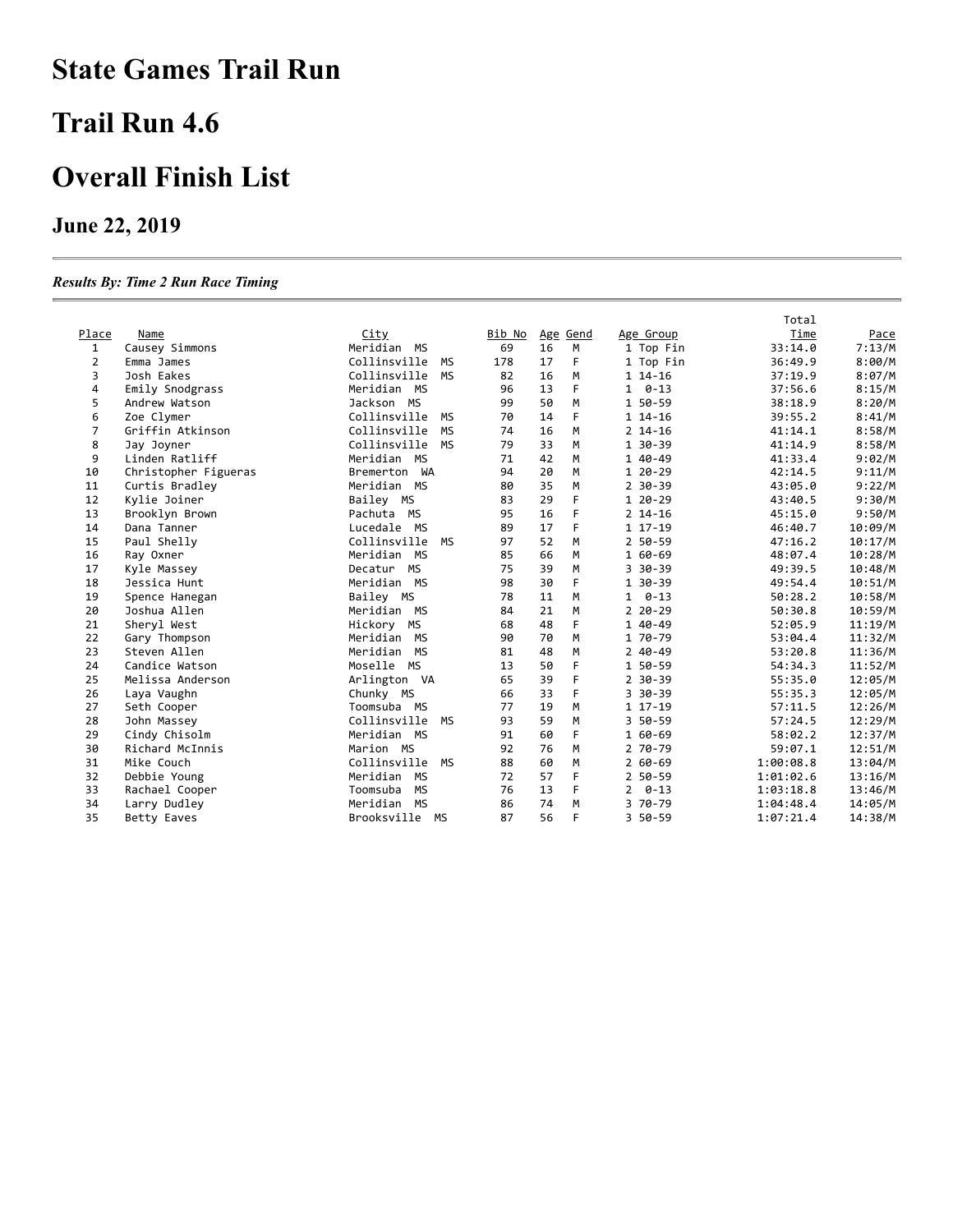### **State Games Trail Run**

# **Trail Run 4.6**

# **Age Group Results**

#### **June 22, 2019**

*Results By: Time 2 Run Race Timing*

#### **Male Overall Winners**

| Place<br>1                              | Name<br>Causey Simmons                           | <u>City</u><br>Meridian MS                             | Bib No<br>69              | Age<br>16       | Overall<br>$\mathbf{1}$        | Total<br>Time<br>33:14.0                     | <u>Pace</u><br>7:13/M            |
|-----------------------------------------|--------------------------------------------------|--------------------------------------------------------|---------------------------|-----------------|--------------------------------|----------------------------------------------|----------------------------------|
|                                         | <b>Female Overall Winners</b>                    |                                                        |                           |                 |                                |                                              |                                  |
|                                         |                                                  |                                                        |                           |                 |                                |                                              |                                  |
| <u>Place</u><br>1                       | Name<br>Emma James                               | <u>City</u><br>Collinsville MS                         | <u>Bib No</u><br>178      | Age<br>17       | Overall<br>$\overline{2}$      | Total<br><u>Time</u><br>36:49.9              | <u>Pace</u><br>8:00/M            |
|                                         | Male 13 and Under                                |                                                        |                           |                 |                                |                                              |                                  |
|                                         |                                                  |                                                        |                           |                 |                                |                                              |                                  |
| Place<br>1                              | <b>Name</b><br>Spence Hanegan                    | City<br>Bailey MS                                      | <u>Bib No</u><br>78       | Age<br>11       | <u>Overall</u><br>19           | Total<br>Time<br>50:28.2                     | Pace<br>10:58/M                  |
|                                         | <b>Female 13 and Under</b>                       |                                                        |                           |                 |                                |                                              |                                  |
|                                         |                                                  |                                                        |                           |                 |                                |                                              |                                  |
| Place<br>$\mathbf{1}$<br>$\overline{2}$ | <b>Name</b><br>Emily Snodgrass<br>Rachael Cooper | City<br>Meridian<br>MS<br>Toomsuba<br>МS               | <u>Bib No</u><br>96<br>76 | Age<br>13<br>13 | Overall<br>4<br>33             | Total<br><u>Time</u><br>37:56.6<br>1:03:18.8 | <u>Pace</u><br>8:15/M<br>13:46/M |
| <b>Male 14 to 16</b>                    |                                                  |                                                        |                           |                 |                                |                                              |                                  |
|                                         |                                                  |                                                        |                           |                 |                                |                                              |                                  |
| Place<br>$\mathbf{1}$<br>$\overline{2}$ | Name<br>Josh Eakes<br>Griffin Atkinson           | <u>City</u><br>Collinsville<br>МS<br>Collinsville MS   | <u>Bib No</u><br>82<br>74 | Age<br>16<br>16 | Overall<br>3<br>$\overline{7}$ | Total<br>Time<br>37:19.9<br>41:14.1          | Pace<br>8:07/M<br>8:58/M         |
| Female 14 to 16                         |                                                  |                                                        |                           |                 |                                |                                              |                                  |
|                                         |                                                  |                                                        |                           |                 |                                |                                              |                                  |
| Place<br>1<br>$\overline{2}$            | Name<br>Zoe Clymer<br>Brooklyn Brown             | <u>City</u><br>Collinsville<br><b>MS</b><br>Pachuta MS | Bib No<br>70<br>95        | Age<br>14<br>16 | Overall<br>6<br>13             | Total<br>Time<br>39:55.2<br>45:15.0          | Pace<br>8:41/M<br>9:50/M         |
| <b>Male 17 to 19</b>                    |                                                  |                                                        |                           |                 |                                |                                              |                                  |
|                                         |                                                  |                                                        |                           |                 |                                |                                              |                                  |
| Place<br>1                              | <b>Name</b><br>Seth Cooper                       | City<br>МS<br>Toomsuba                                 | <u>Bib No</u><br>77       | Age<br>19       | <u>Overall</u><br>27           | Total<br><u>Time</u><br>57:11.5              | <u>Pace</u><br>12:26/M           |
| Female 17 to 19                         |                                                  |                                                        |                           |                 |                                |                                              |                                  |
|                                         |                                                  |                                                        |                           |                 |                                | Total                                        |                                  |
| Place<br>$\mathbf{1}$                   | <b>Name</b><br>Dana Tanner                       | <u>City</u><br>Lucedale<br>МS                          | <u>Bib No</u><br>89       | Age<br>17       | Overall<br>14                  | <u>Time</u><br>46:40.7                       | Pace<br>10:09/M                  |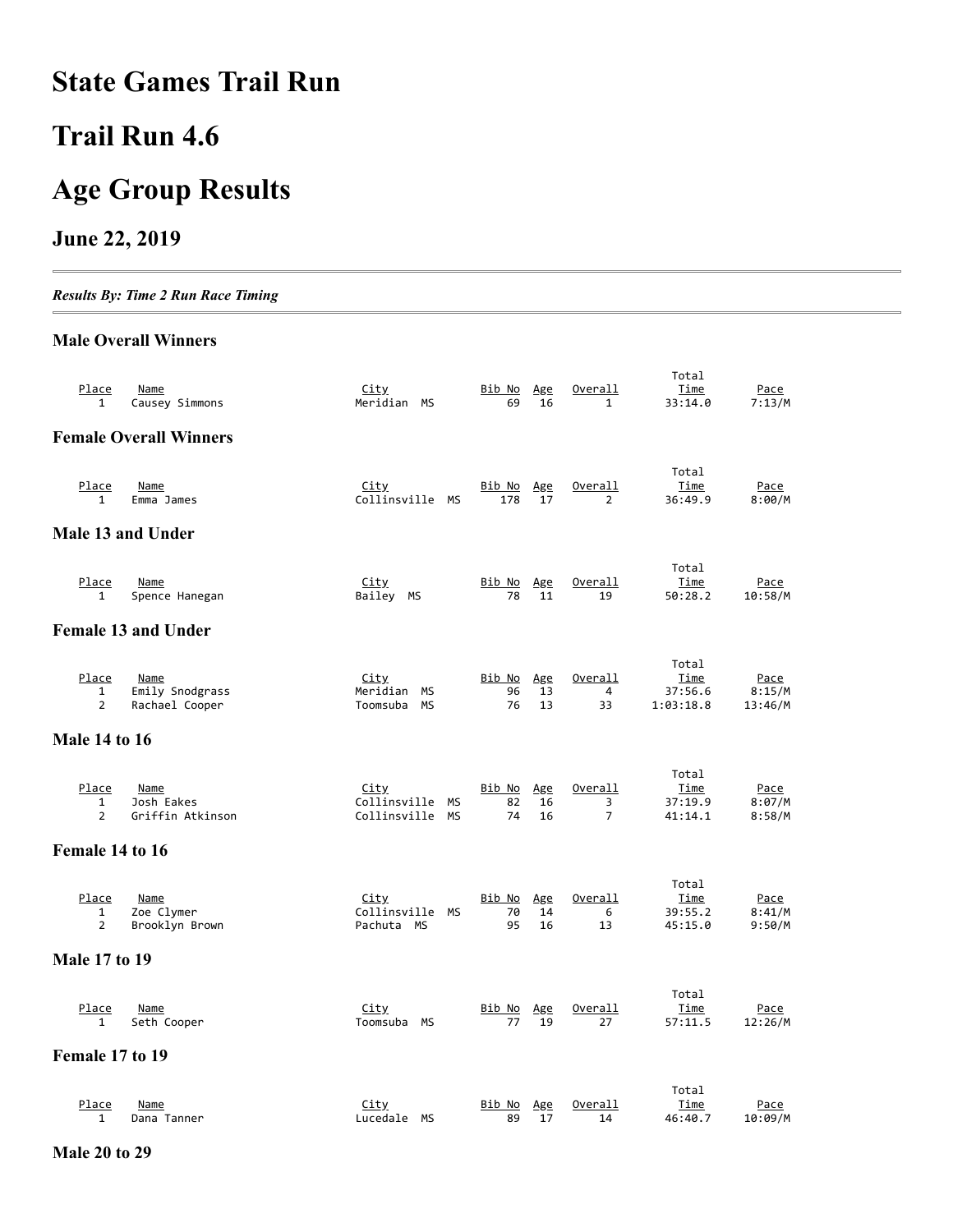| Place                          | <b>Name</b>                                 | <u>City</u>                                            | <u>Bib No</u>       | Age            | <u>Overall</u>       | Total<br><u>Time</u>            | <u>Pace</u>                   |
|--------------------------------|---------------------------------------------|--------------------------------------------------------|---------------------|----------------|----------------------|---------------------------------|-------------------------------|
| $\mathbf{1}$<br>$\overline{2}$ | Christopher Figueras<br>Joshua Allen        | Bremerton WA<br>Meridian MS                            | 94<br>84            | 20<br>21       | 10<br>20             | 42:14.5<br>50:30.8              | 9:11/M<br>10:59/M             |
| Female 20 to 29                |                                             |                                                        |                     |                |                      |                                 |                               |
| Place                          | <b>Name</b>                                 | <u>City</u>                                            | <u>Bib No</u>       | Age            | Overall              | Total<br><u>Time</u>            | Pace                          |
| 1                              | Kylie Joiner                                | Bailey MS                                              | 83                  | 29             | 12                   | 43:40.5                         | 9:30/M                        |
| <b>Male 30 to 39</b>           |                                             |                                                        |                     |                |                      |                                 |                               |
| Place                          | <b>Name</b>                                 | <u>City</u>                                            | <u>Bib No</u>       | Age            | <u>Overall</u>       | Total<br><u>Time</u>            | <u>Pace</u>                   |
| 1<br>2<br>3                    | Jay Joyner<br>Curtis Bradley<br>Kyle Massey | Collinsville<br><b>MS</b><br>Meridian MS<br>Decatur MS | 79<br>80<br>75      | 33<br>35<br>39 | 8<br>11<br>17        | 41:14.9<br>43:05.0<br>49:39.5   | 8:58/M<br>9:22/M<br>10:48/M   |
| Female 30 to 39                |                                             |                                                        |                     |                |                      |                                 |                               |
|                                |                                             |                                                        |                     |                |                      | Total                           |                               |
| Place<br>1                     | Name<br>Jessica Hunt                        | <u>City</u><br>Meridian MS                             | <u>Bib No</u><br>98 | Age<br>30      | Overall<br>18        | <u>Time</u><br>49:54.4          | <u>Pace</u><br>10:51/M        |
| $\overline{2}$<br>3            | Melissa Anderson<br>Laya Vaughn             | Arlington VA<br>Chunky MS                              | 65<br>66            | 39<br>33       | 25<br>26             | 55:35.0<br>55:35.3              | 12:05/M<br>12:05/M            |
| <b>Male 40 to 49</b>           |                                             |                                                        |                     |                |                      |                                 |                               |
| Place                          | <b>Name</b>                                 | <u>City</u>                                            | <u>Bib No</u>       | Age            | <u>Overall</u>       | Total<br>Time                   | <u>Pace</u>                   |
| 1<br>$\overline{2}$            | Linden Ratliff<br>Steven Allen              | Meridian<br>МS<br>Meridian<br>МS                       | 71<br>81            | 42<br>48       | 9<br>23              | 41:33.4<br>53:20.8              | 9:02/M<br>11:36/M             |
| Female 40 to 49                |                                             |                                                        |                     |                |                      |                                 |                               |
| Place<br>1                     | <b>Name</b>                                 | <u>City</u><br>Hickory MS                              | Bib No<br>68        | Age<br>48      | <u>Overall</u><br>21 | Total<br><u>Time</u><br>52:05.9 | <u>Pace</u><br>11:19/M        |
| <b>Male 50 to 59</b>           | Sheryl West                                 |                                                        |                     |                |                      |                                 |                               |
|                                |                                             |                                                        |                     |                |                      | Total                           |                               |
| Place<br>1                     | Name                                        | <u>City</u><br>Jackson<br>МS                           | Bib No<br>99        | Age<br>50      | Overall<br>5         | <u>Time</u>                     | Pace                          |
| $\overline{2}$                 | Andrew Watson<br>Paul Shelly                | Collinsville<br>МS                                     | 97                  | 52             | 15                   | 38:18.9<br>47:16.2              | 8:20/M<br>10:17/M             |
| 3                              | John Massey                                 | Collinsville<br><b>MS</b>                              | 93                  | 59             | 28                   | 57:24.5                         | 12:29/M                       |
| Female 50 to 59                |                                             |                                                        |                     |                |                      |                                 |                               |
| Place                          | Name                                        | <u>City</u>                                            | Bib No              | Age            | Overall              | Total<br>Time                   | <u>Pace</u>                   |
| 1<br>2                         | Candice Watson<br>Debbie Young              | Moselle MS<br>Meridian MS                              | 13<br>72<br>87      | 50<br>57       | 24<br>32             | 54:34.3<br>1:01:02.6            | 11:52/M<br>13:16/M<br>14:38/M |
| 3                              | Betty Eaves                                 | Brooksville MS                                         |                     | 56             | 35                   | 1:07:21.4                       |                               |
| <b>Male 60 to 69</b>           |                                             |                                                        |                     |                |                      |                                 |                               |
| Place                          | <b>Name</b>                                 | City                                                   | <u>Bib No</u>       | Age            | Overall              | Total<br><u>Time</u>            | Pace                          |
| 1<br>2                         | Ray Oxner<br>Mike Couch                     | Meridian MS<br>Collinsville MS                         | 85<br>88            | 66<br>60       | 16<br>31             | 48:07.4<br>1:00:08.8            | 10:28/M<br>13:04/M            |
| Female 60 to 69                |                                             |                                                        |                     |                |                      |                                 |                               |
| Place                          | <u>Name</u>                                 | City                                                   | Bib No              | Age            | Overall              | Total<br><u>Time</u>            | <u>Pace</u>                   |
| 1                              | Cindy Chisolm                               | Meridian MS                                            | 91                  | 60             | 29                   | 58:02.2                         | 12:37/M                       |
| <b>Male 70 to 79</b>           |                                             |                                                        |                     |                |                      |                                 |                               |
| Place                          | <u>Name</u>                                 | City                                                   | Bib No Age          |                | Overall              | Total<br><u>Time</u>            | <u>Pace</u>                   |